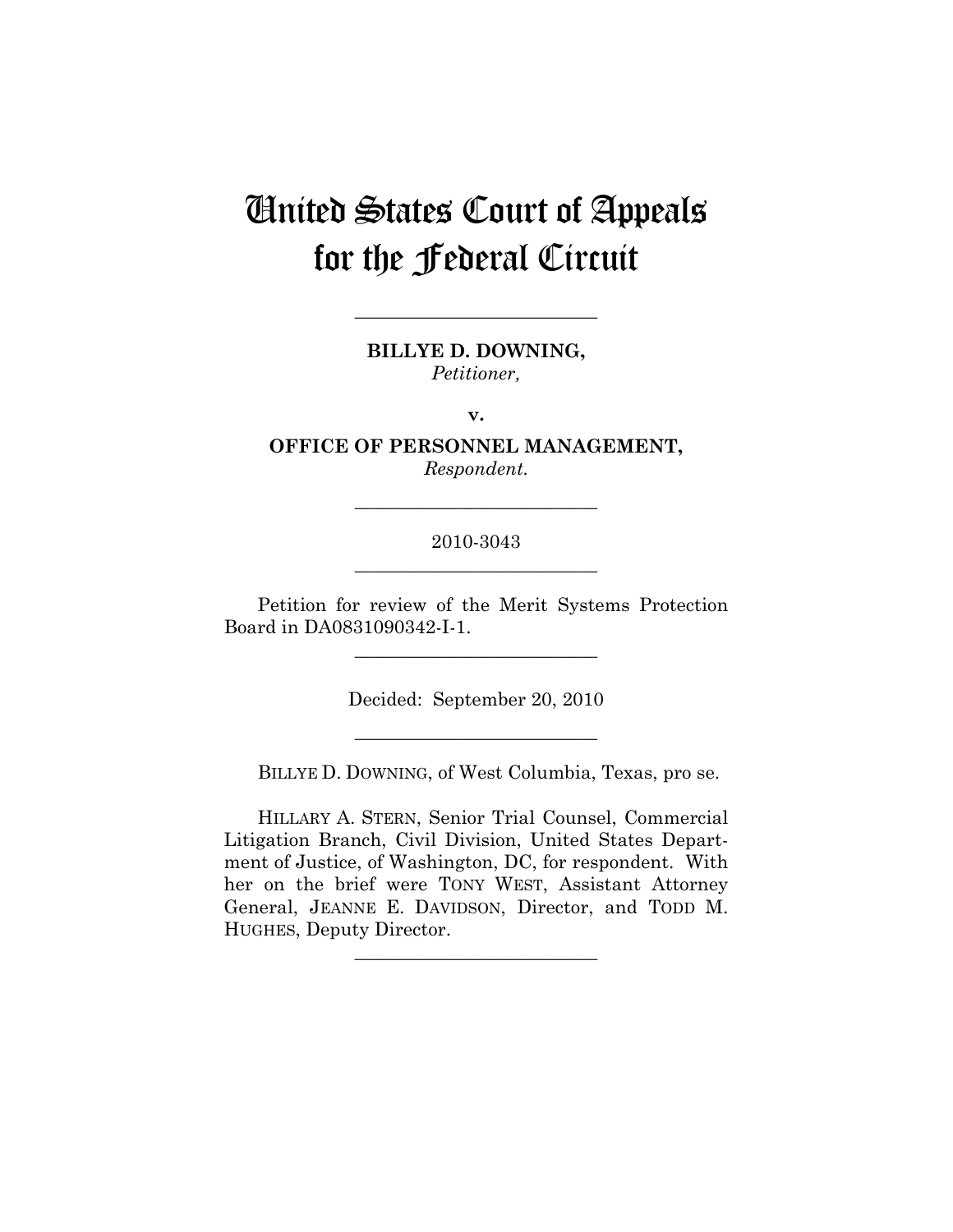Before NEWMAN, MAYER, and PROST, *Circuit Judges*.

Opinion for the court filed by *Circuit Judge* PROST.

Dissenting opinion filed by *Circuit Judge* NEWMAN.

### PROST, *Circuit Judge*.

Petitioner Billye D. Downing petitions for review of the final decision of the Merit Systems Protection Board ("Board"), which affirmed the reconsideration decision of the Office of Personnel Management ("OPM") denying her request for former spouse survivor annuity benefits under the Civil Service Retirement System ("CSRS"), 5 U.S.C. § 8331 *et seq.* Because her former husband, Randall Scott Downing, did not reelect former spouse survivor benefits for her within two years following their divorce and the divorce decree makes no mention of a survivor annuity, we affirm.

#### **BACKGROUND**

The Downings were married on December 18, 1965. On July 28, 2003, Ms. Downing filed for divorce, which did not become final until October 2006. When Mr. Downing retired from the United States Department of the Army on March 3, 2004, he elected to provide a survivor annuity for Ms. Downing, his then current spouse. The instructions for the Standard Form (SF) 2801 that Mr. Downing filled out and signed stated:

The reduction in your annuity to provide a survivor annuity for your current spouse stops if your marriage ends because of death, divorce or annulment. However, you may elect, within 2 years after the marriage ends, to continue the reduction to provide a former spouse survivor annuity for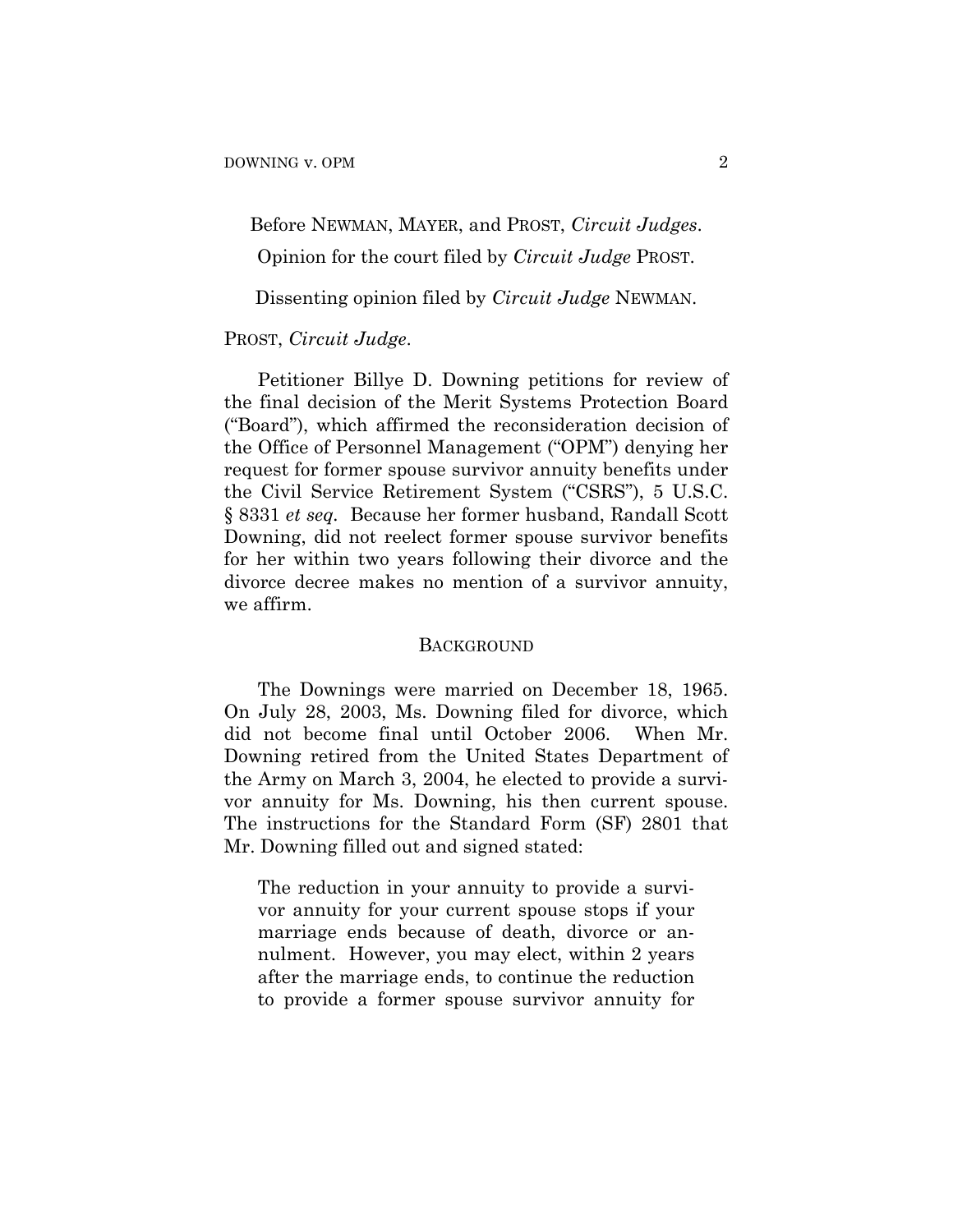that person . . . .

On July 22, 2004, Mr. and Ms. Downing signed a separation agreement, referred to as a Qualified Domestic Relations Order ("QDRO"). J.A. 25-32. Thereafter, a divorce decree in October 2006 dissolved the marriage and specifically provided that Ms. Downing would receive "[o]ne-half of the Thrift Savings Plan and [o]ne-half of the Civil Service Retirement benefits for his retirement from the United States Civil Service plus [one-half] of all accrued interest and increase awarded or earned by TSP through the date funds are transferred to [her]." It did not mention any survivor benefits for Ms. Downing after Mr. Downing's death.

In addition to the SF 2801 form that he signed at the time of his retirement, in December 2006 and 2007, Mr. Downing received the annual notice OPM sent to all CSRS annuitants that explained he must make a new survivor annuity election within two years of divorce to provide survivor annuity benefits for a former spouse. J.A. 16-21. These notices contained the following provision:

### **Survivor Annuity Election for a Former Spouse**

**Eligibility and Time Limits** – With some exceptions, retirees are eligible to elect or reelect a reduced annuity to provide a survivor annuity for a former spouse if they timely submit an election to OPM 1) within 2 years after the date the marriage ended by divorce or annulment or 2) within 2 years after the date another former spouse loses entitlement to a potential survivor annuity. Please note that a new survivor annuity election is required within 2 years after the divorce if you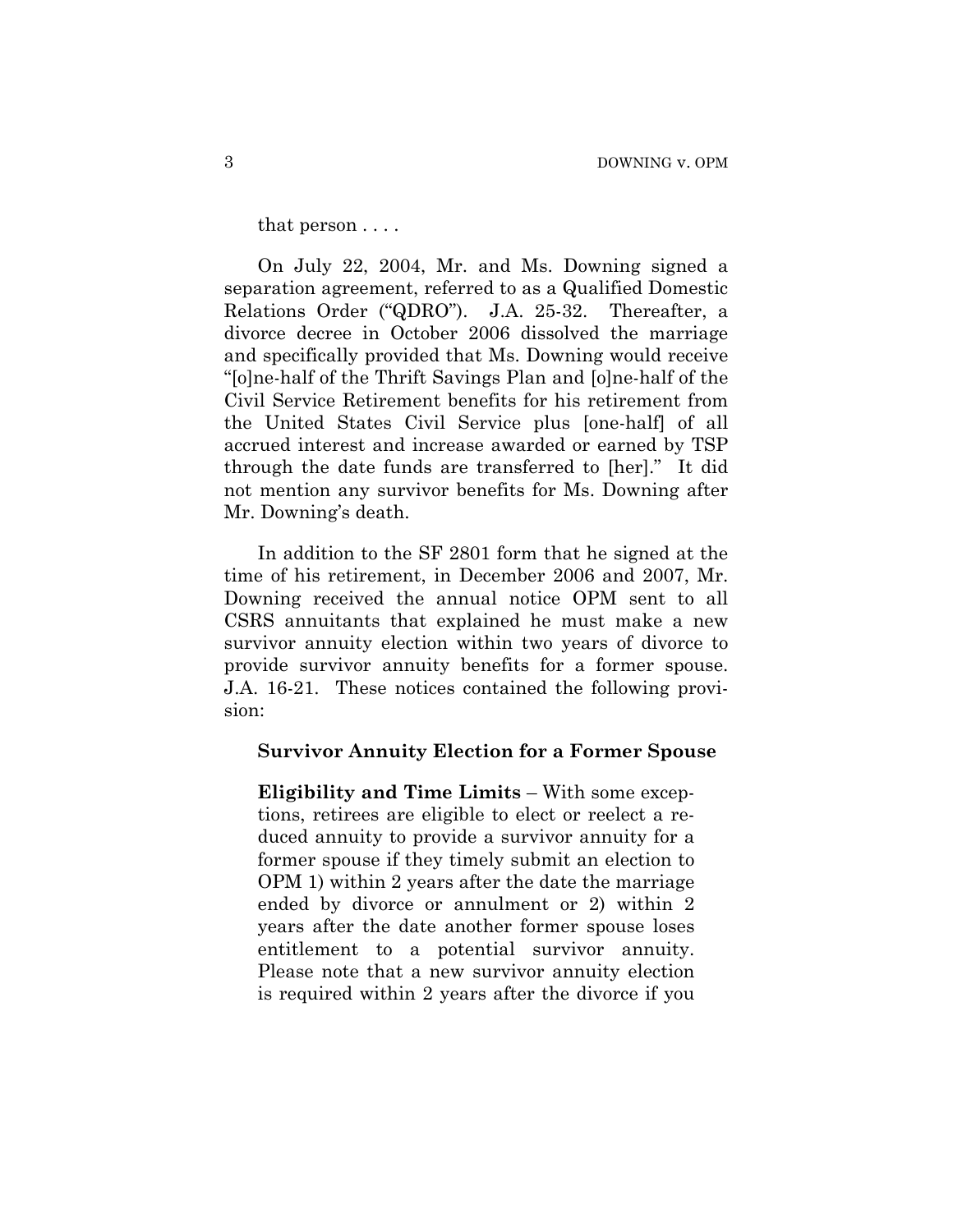wish to provide a former spouse annuity, even if at retirement you elected to provide a survivor annuity for that spouse. The law provides for the continuation of a survivor reduction made at retirement after divorce if the annuitant reelects a survivor annuity for the former spouse within 2 years of the divorce. Continuing the survivor reduction, *by itself*, does not demonstrate an unmistakable intent to make a former spouse survivor election.

J.A. 19, 21. Mr. Downing did not file an election to provide Ms. Downing with a survivor annuity after their divorce.

After Mr. Downing died on March 13, 2008, Ms. Downing filed an application with OPM seeking survivor annuity benefits. OPM denied Ms. Downing's original request as well as her request for reconsideration. Ms. Downing unsuccessfully appealed the reconsideration decision to the Board. The administrative judge concluded that Mr. Downing did not expressly provide survivor annuity or post-death benefits to Ms. Downing in the divorce decree, and even if Mr. Downing intended for Ms. Downing to receive survivor benefits, it is not binding on OPM. Further, he determined that OPM adequately notified Mr. Downing of the requirement that he must file a reelection, but he did not reelect to provide his former wife with survivor benefits within two years of their divorce. Ms. Downing did not appeal this initial decision and it became the final decision of the Board. Ms. Downing timely petitions for review. We have jurisdiction pursuant to 28 U.S.C. § 1295(a)(9).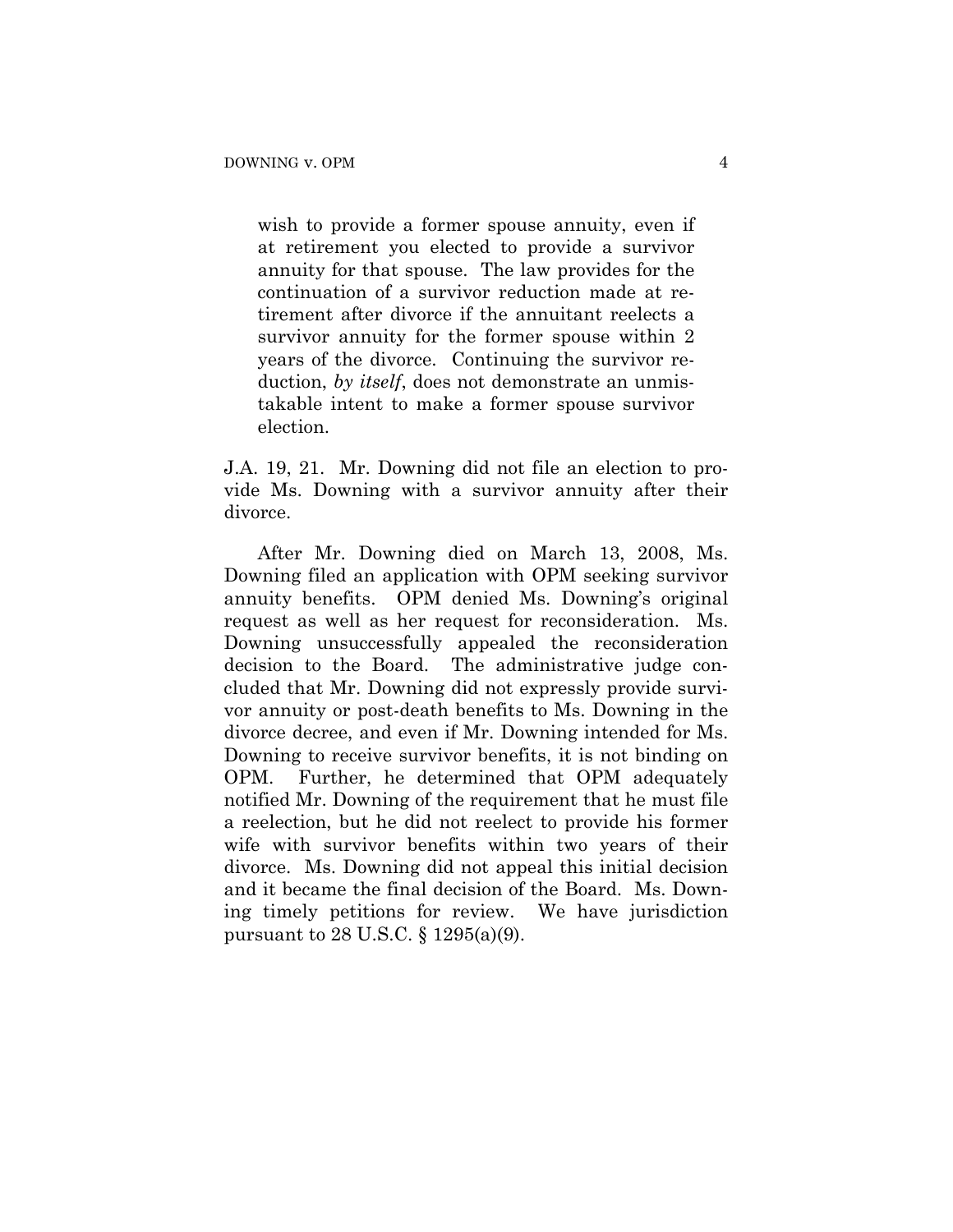### **DISCUSSION**

On appeal, Ms. Downing contends that although the divorce decree was "admittedly poorly written," the QDRO clearly intends for her to receive former spouse survivor annuity benefits and she did not need to use "magic words" to obtain them. She also argues that Mr. Downing did not receive adequate notice because OPM failed to follow its own rules when it continued to withhold amounts from Mr. Downing's annuity payments instead of terminating them upon divorce pursuant to 5 U.S.C.  $§ 8339(j)(5)(A).<sup>1</sup> We address Ms. Downing's arguments in$  $§ 8339(j)(5)(A).<sup>1</sup> We address Ms. Downing's arguments in$  $§ 8339(j)(5)(A).<sup>1</sup> We address Ms. Downing's arguments in$ turn. We note, however, that our scope of review is limited. We may only set aside the Board's decision if it is "(1) arbitrary, capricious, an abuse of discretion, or otherwise not in accordance with law; (2) obtained without procedures required by law, rule, or regulation having been followed; or (3) unsupported by substantial evidence." 5 U.S.C. § 7703(c).

Although Ms. Downing was entitled to survivor annuity benefits as a result of Mr. Downing's election at retirement, that entitlement terminated when the Downings divorced in October 2006. *See* 5 U.S.C. § 8339(j)(5). The law provides that a former spouse of a federal employee is entitled to a survivor annuity if and to

 $\overline{a}$ 

<span id="page-4-0"></span><sup>1</sup> OPM states that it will refund any improperly withheld monies if the survivor annuity is not granted. The dissent states that Mr. Downing paid "the reduced annuity for four years with no notification that there was some sort of flaw in the survivorship election." This is incorrect. OPM properly made deductions in accord with Mr. Downing's election upon retirement until the divorce was final. Therefore, OPM improperly withheld monies for less than two years.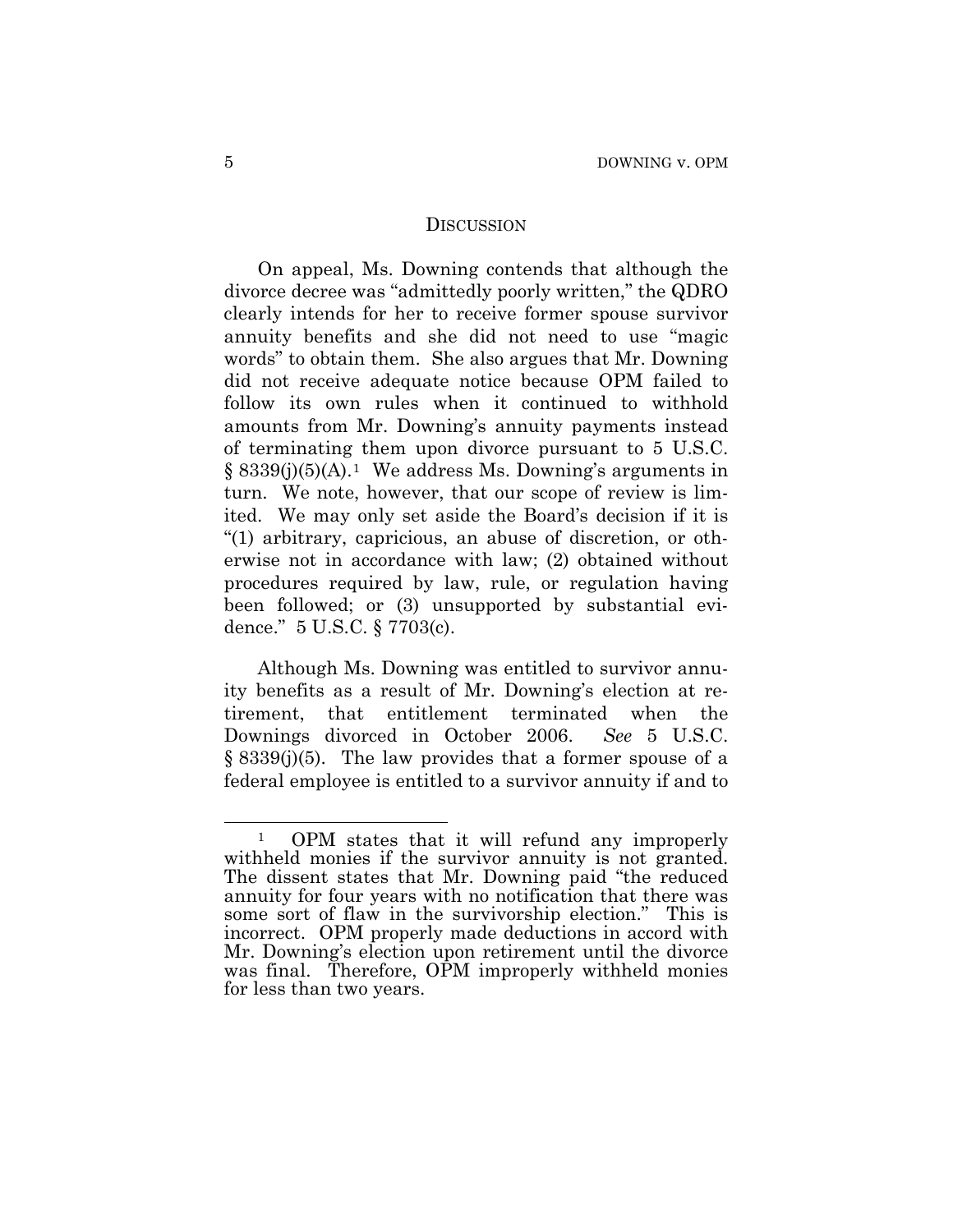the extent a divorce decree or court order expressly provides for one, 5 U.S.C.  $\S$  8341(h)(1), or if the annuitant makes a new election to grant a survivor annuity within two years after the date on which the marriage dissolves. 5 U.S.C. §§ 8341(h)(1), 8339(j)(3).

First, Ms. Downing argues that she did not need to use "magic words" in her QDRO and divorce decree, and Mr. Downing clearly intended to award her former spouse survivor annuity benefits. Section 838.804 of Title 5, Code of Federal Regulations, provides that "[a] court order awarding a former spouse survivor annuity is not a court order acceptable for processing *unless it expressly awards a former spouse survivor annuity or expressly directs an employee or retiree to elect to provide a former spouse survivor annuity*" in that it must identify the retirement system and state that the former spouse is entitled to former spouse annuity or direct the retiree to elect to provide a former spouse survivor annuity pursuant to § 838.912. (Emphasis added). Section 838.912 provides that "[t]he court order must contain language such as 'survivor annuity,' 'death benefits,' 'former spouse survivor annuity under 5 U.S.C. § 8341, etc." 5 C.F.R. § 838.912. We set forth the framework for analyzing whether a court order without any magic words provides the survivor annuity benefit under § 8341(h)(1) in *Fox v. Office of Personnel Management*, 100 F.3d 141 (Fed. Cir. 1996). The court must first determine whether the order contains a pertinent clause regarding a survivor annuity; second, if such a clause exists, the court "must inquire whether the operative terms in that clause can fairly be read as awarding the annuity"; and third, if it does, the court must "examine any evidence introduced concerning the marriage parties' intent and the circumstances surrounding the execution of the document to interpret the clause." *Hayward v. Office of Pers. Mgmt.*, 578 F.3d 1337,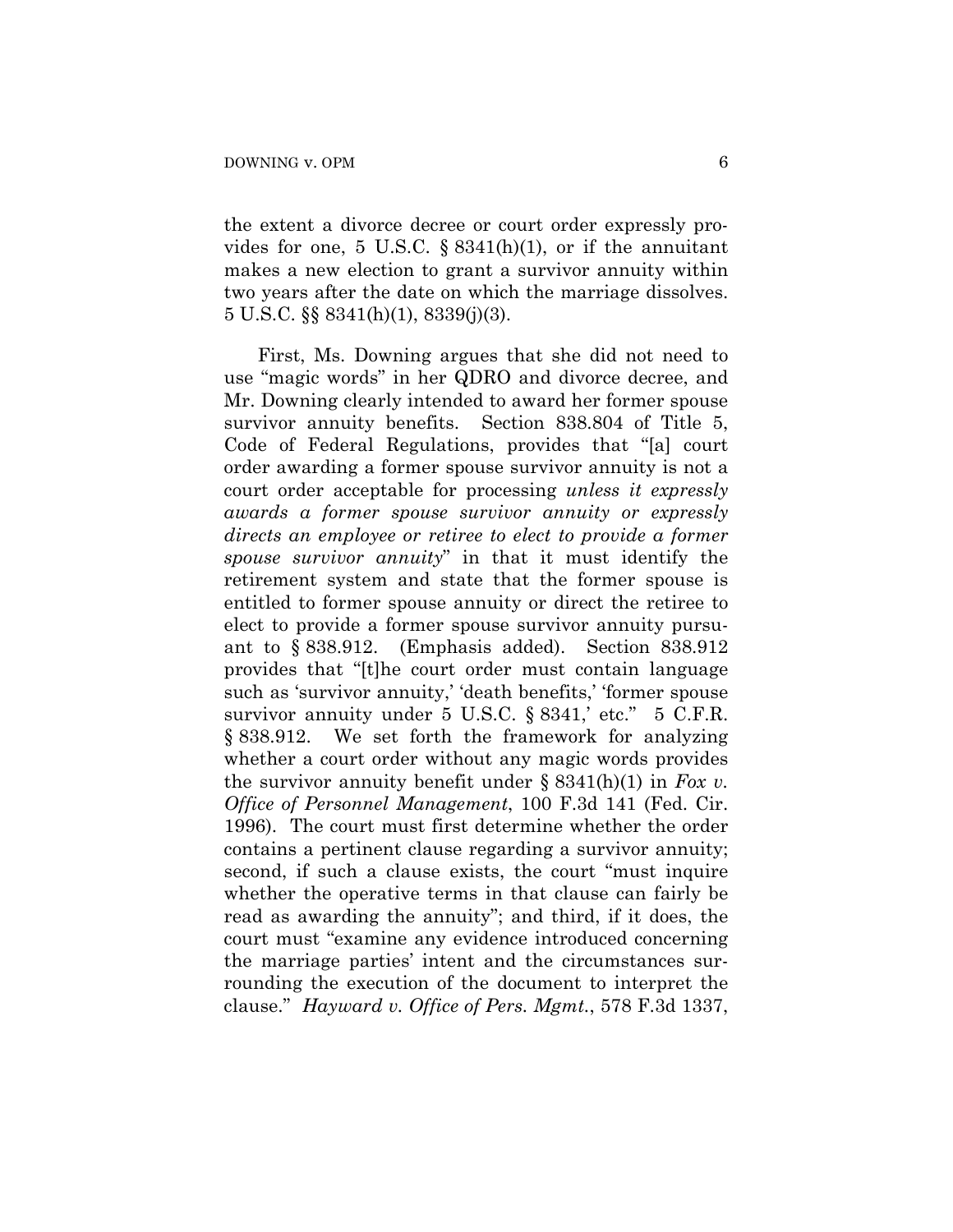1345 (Fed. Cir. 2009) (citations and quotations omitted); *see Fox*, 100 F.3d at 146. If there is only one possible meaning for the term, such that it is a CSRS survivor annuity, then it is "expressly provided for" in the court order under § 8341(h)(1). Neither the QDRO nor the divorce decree makes reference to or contains a pertinent clause regarding a survivor annuity for Ms. Downing. Because the court order does not expressly provide Ms. Downing with a former spouse survivor annuity, it is irrelevant that Mr. Downing may have intended otherwise.

Second, there is no dispute that Mr. Downing failed to file an election, providing Ms. Downing with a survivor annuity after their divorce. Ms. Downing argues that she is entitled to survivor annuity benefits because Mr. Downing, who had adult Attention Deficit Hyperactive Disorder, did not receive adequate notice of the requirement to reelect in light of OPM's failure to terminate withholding amounts under 5 U.S.C.  $\S$  8339(j)(5)(A), and he intended for her to receive a survivor annuity.

A former spouse may receive survivor annuity benefits in the absence of a new election by the annuitant if (1) the annuitant did not receive the required annual notice of his election rights under 5 U.S.C. § 8339(j), *see* Act of July 10, 1978, § 3, Pub.L. No. 95-317, 92 Stat. 382, amended by Reorganization Plan No. 2 of 1978, § 102, 92 Stat. 3783 (codified as amended at 5 U.S.C. § 8339 note (2006) ("Annual Notice to Annuitant of Rights of Election Under Subsecs. (j) and  $(k)(2)$  of This Section"), and  $(2)$ "there is evidence sufficient to show that the retiree indeed intended to provide a survivor annuity for the former spouse." *Hernandez v. Office of Pers. Mgmt.,* 450 F.3d 1332, 1334-35 (Fed. Cir. 2006) (quoting *Wood v. Office of Pers. Mgmt.,* 241 F.3d 1364, 1368 (Fed. Cir.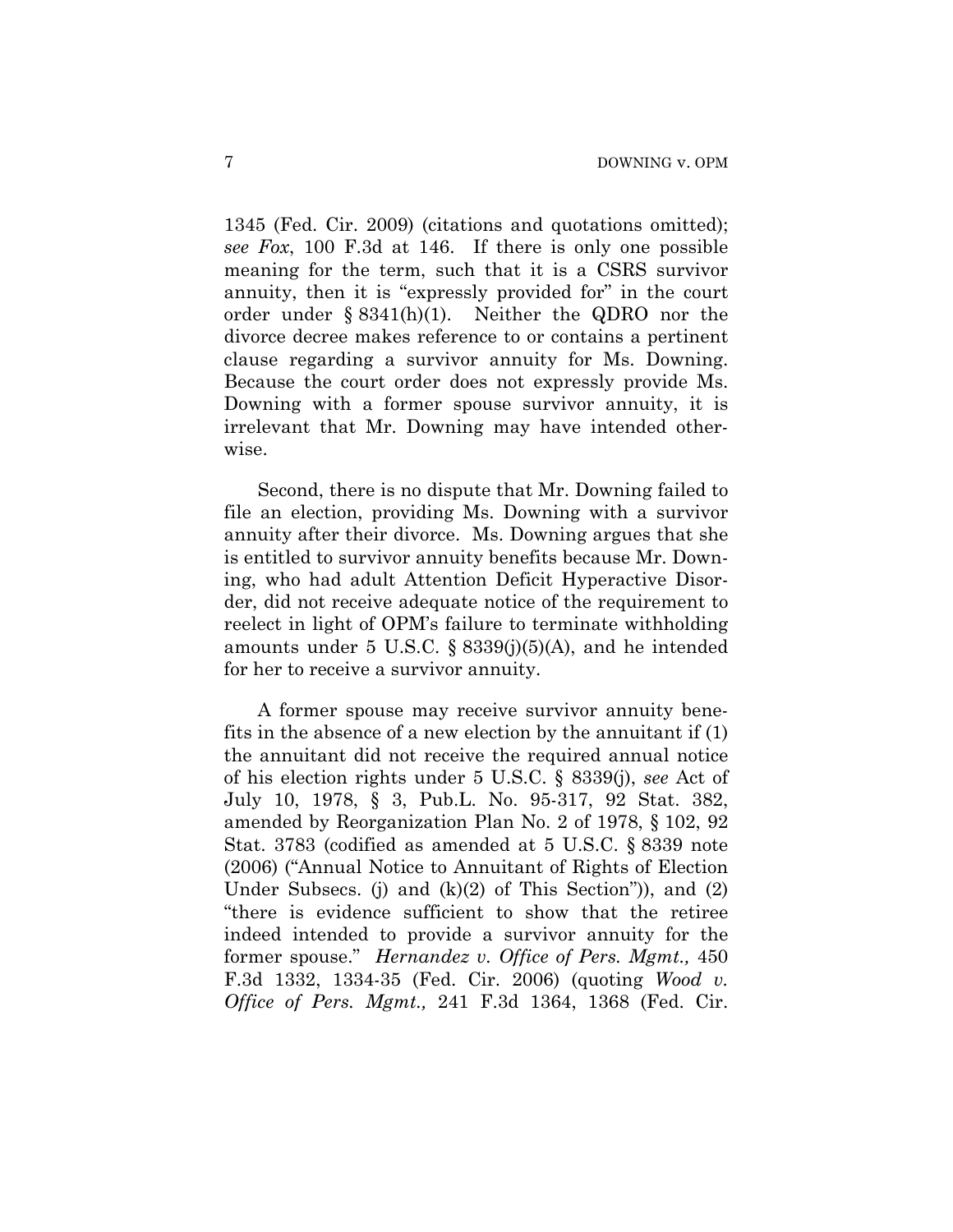$\overline{a}$ 

2001)). Under the facts of this case, the first prong is clearly not met. Mr. Downing did receive adequate notice that he was required to reelect with OPM, within two years of the divorce, to provide survivor annuity benefits through the form, SF 2801. *Cf. Simpson v. Office of Pers. Mgmt*., 347 F.3d 1361, 1365 (Fed. Cir. 2003) (holding that notice is insufficient if it does not make clear that a reelection after divorce is required to provide such an annuity for a former spouse). He filled out and signed this form at the time of his retirement. J.A. 33-34. He also received the annual notices sent to him by OPM in December 2006 and 2007 explaining that he was required to reelect within two years after the divorce to provide a former spouse annuity even though he elected to provide such a survivor annuity at retirement. J.A. 16-[2](#page-7-0)1.<sup>2</sup>

<span id="page-7-0"></span><sup>2</sup> The dissent argues that the notice Mr. Downing received was insufficient because the informative statement appeared on page six of the instructions for SF-2801. We do not, however, rely on this notice alone. As we have explained, Mr. Downing further received adequate notice through the annual forms sent to Mr. Downing in December 2006 and 2007, which were sent after his divorce was finalized and reminded him that he was required to make a reelection within two years. J.A. 19, 21 ("Please note that a new survivor annuity election is required within 2 years after the divorce if you wish to provide a former spouse annuity, even if at retirement you elected to provide a survivor annuity for that spouse. The law provides for the continuation of a survivor reduction made at retirement after divorce if the annuitant reelects a survivor annuity for the former spouse within 2 years of the divorce."). Indeed, these notices contained precisely the information that the dissent complains was not provided to him. In addition, to the extent that the dissent relies on the "Explanation of Benefits," dated May 2, 2004, to argue that OPM should send individualized notices to annuitants explaining their personal rights and responsibilities, we see no basis for such a requirement.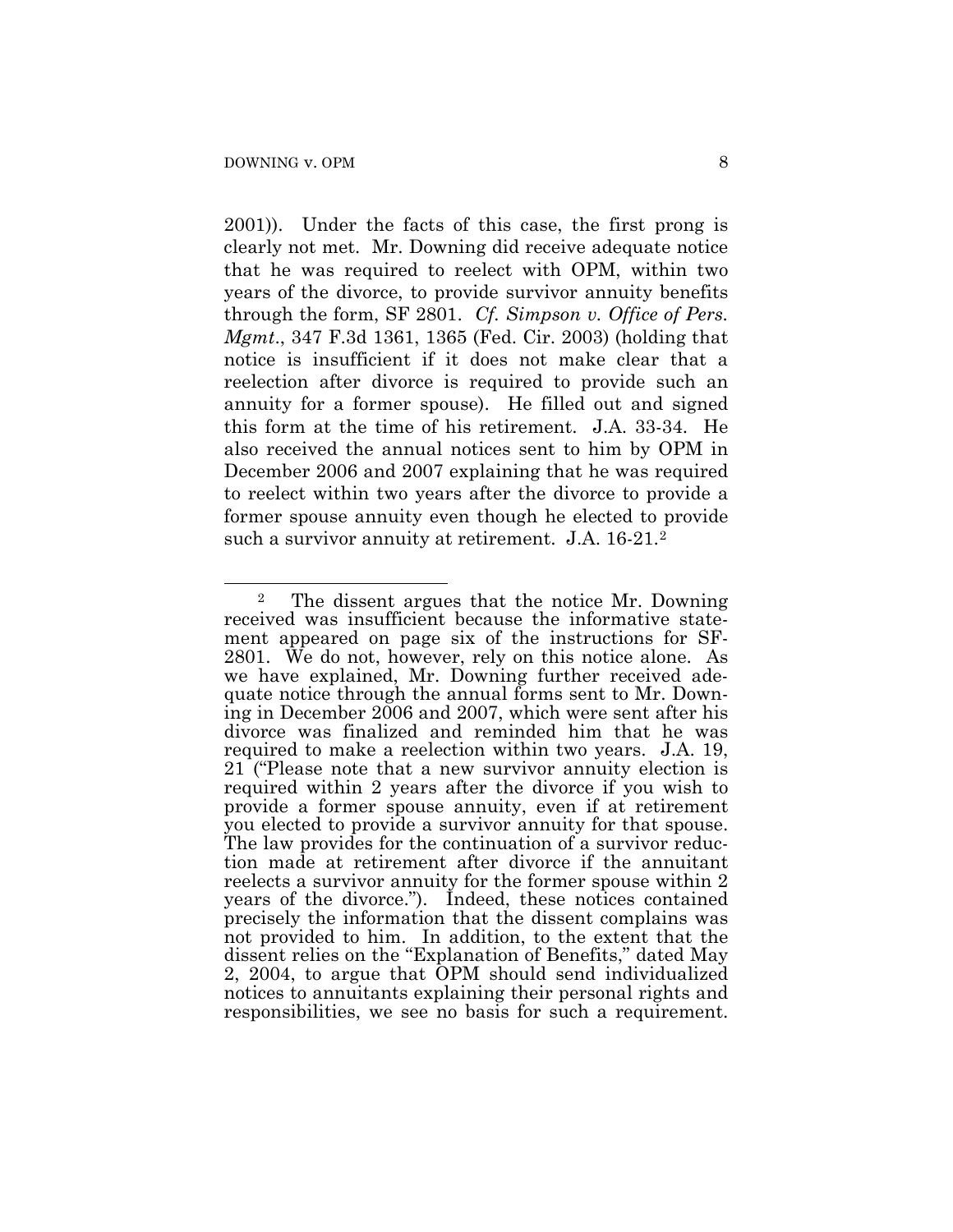As the dissent points out, the circumstances of this case are unusual because Mr. Downing made an election for survivor annuity benefits at retirement, after Ms. Downing filed for divorce but more than two years before the divorce became final. In addition, OPM thereafter continued to make deductions from Mr. Downing's annuity even though they should have automatically terminated under 5 U.S.C.  $\S$  8339(j)(5)(A). The clear statutory language, however, makes no exception to the requirement that a new election must be made within two years after the marriage dissolves where the employee received adequate notice. *See* 5 U.S.C. §§ 8341(h)(1), 8339(j)(3). Because Mr. Downing received the statutorily required notice and failed to file a new election after the date of their divorce, Ms. Downing is not entitled to a survivor annuity irrespective of Mr. Downing's intent.[3](#page-8-0) Accordingly, Ms. Downing fails to establish that she was entitled to survivor annuity benefits.

 $\overline{a}$ 

The "Explanation of Benefits" was sent to Mr. Downing more than two years before his divorce was final and properly informed him that upon retirement, he elected to provide survivor benefits to his then current spouse.

<span id="page-8-0"></span>The dissent urges that this case presents a question left open by our precedent in *Brush v. Office of Personnel Management*, 982 F.2d 1554, 1558 n.11 (Fed. Cir. 1992), and *Simpson*, 347 F.3d at 1367. Those cases, however, arose in a context in which sufficient notice had not been provided to annuitants. In contrast, there was notice provided to Mr. Downing by way of the form he signed upon retirement while his divorce was pending and two annual notice forms that he received after his divorce was final. We need not reach the issue of intent where the annuitant did receive the required annual notice of his election rights under 5 U.S.C. § 8339(j). *See* 5 U.S.C. § 8339 note.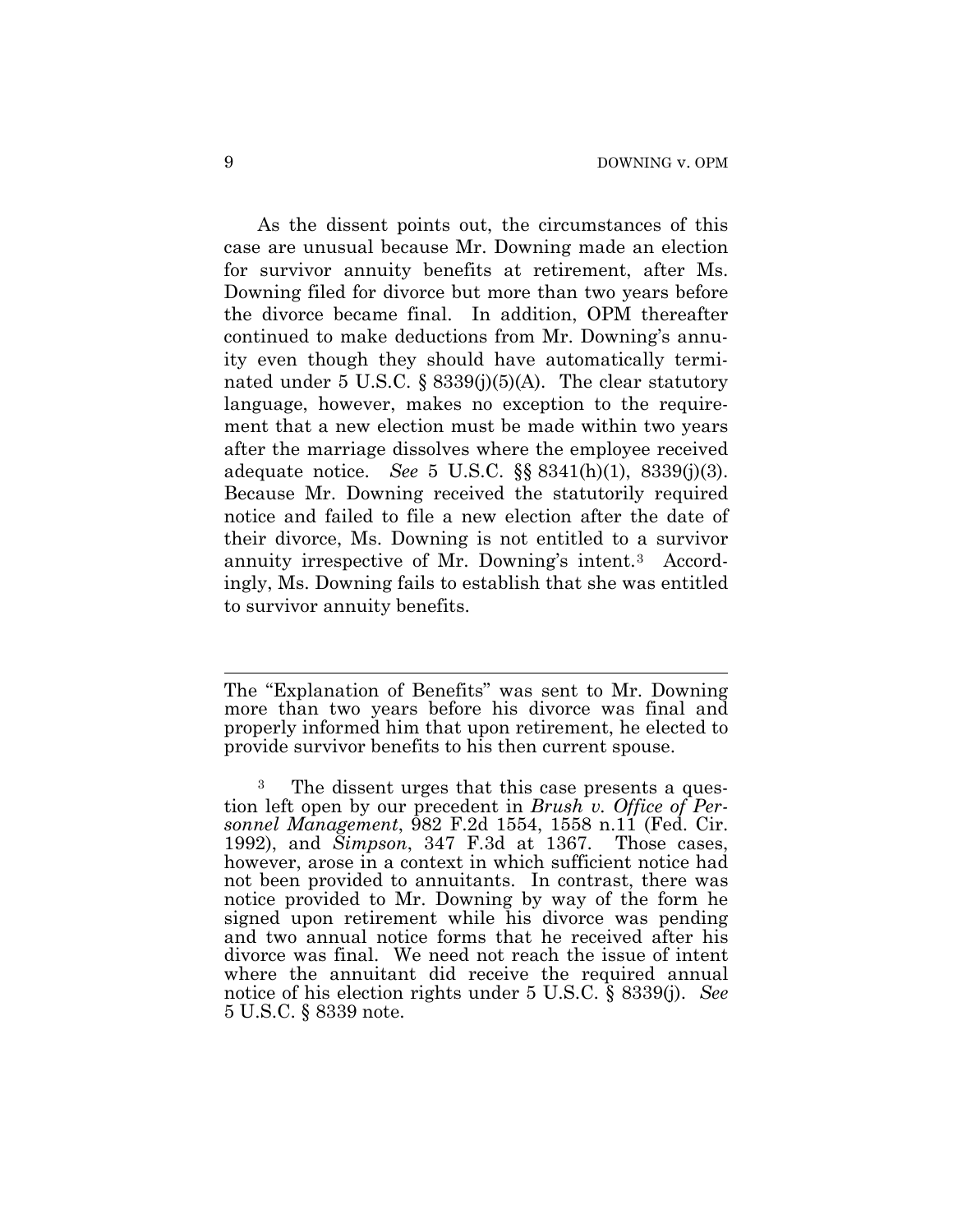Because the Board's decision to deny Ms. Downing's request for former spouse survivor annuity benefits was not arbitrary, capricious, or an abuse of discretion, but rather is supported by substantial evidence, we affirm.

COSTS

Each party shall bear its own costs.

## **AFFIRMED**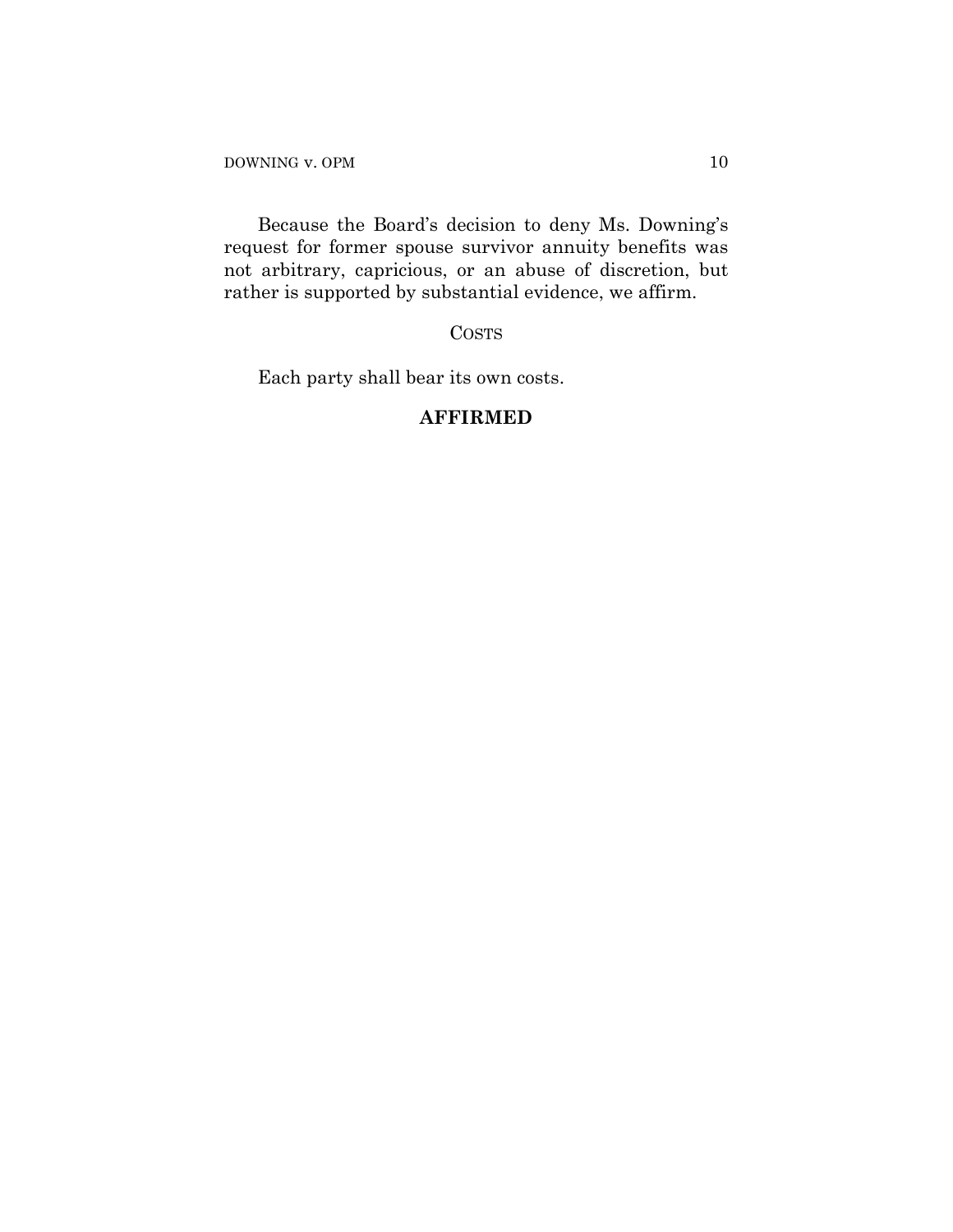# United States Court of Appeals for the Federal Circuit

**BILLYE D. DOWNING,**  *Petitioner,* 

**\_\_\_\_\_\_\_\_\_\_\_\_\_\_\_\_\_\_\_\_\_\_\_\_\_\_** 

**v.** 

**OFFICE OF PERSONNEL MANAGEMENT,**  *Respondent.* 

**\_\_\_\_\_\_\_\_\_\_\_\_\_\_\_\_\_\_\_\_\_\_\_\_\_\_** 

## 2010-3043 **\_\_\_\_\_\_\_\_\_\_\_\_\_\_\_\_\_\_\_\_\_\_\_\_\_\_**

Petition for review of the Merit Systems Protection Board in DA0831090342-I-1.

**\_\_\_\_\_\_\_\_\_\_\_\_\_\_\_\_\_\_\_\_\_\_\_\_\_\_** 

NEWMAN, *Circuit Judge*, dissenting.

This is the rare case in which the intention of the divorcing employee is clear, and was clearly recorded in several official documents. The employee Mr. Downing stated on his official retirement form his intention to provide a survivor annuity for Mrs. Downing, although the divorce was already in process. The OPM rules are designed to protect this intention.

All of OPM's requirements for a survivor annuity were met, including payment of the reduced annuity during the retiree's life. The two-year window after the divorce, during which any further paperwork could be filed, had not run when the retiree died. Nonetheless, OPM now invokes rules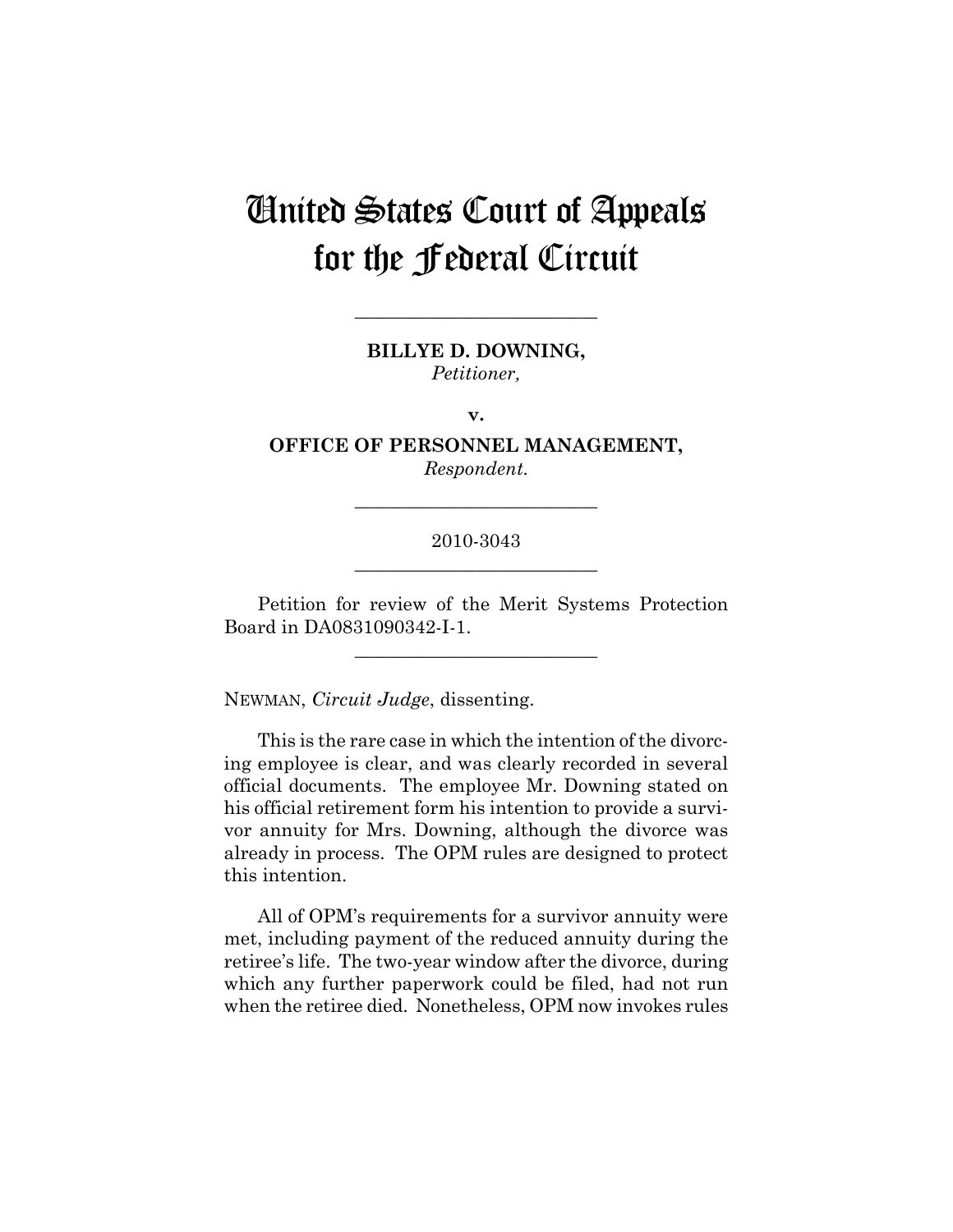that are designed to protect the interests of all concerned, to deprive the survivor of the annuity that was designated by the employee, and recorded with OPM on his retirement form filed seven months into the divorce proceedings. My colleagues now hold that since Mr. Downing died before he repeated this survivorship election, OPM properly can refuse to pay the survivorship annuity. I must, respectfully dissent.

This factual situation is quite different from the usual one, where there is a dispute between past and present surviving spouses of a divorced employee. Here the ailing employee made the formal election of a survivor annuity for his divorcing wife, in writing, on OPM's retirement form, although the divorce procedures were in process. The divorce decree provided that Mr. and Mrs. Downing would split the reduced annuity; no mention was made in the decree of the survivorship arrangement, which had already been officially communicated to OPM. By the time the divorce became final OPM had been paying the reduced annuity for over two and a half years, reduced because of the survivorship election.

The MSPB found "that the appellant notified OPM of the couple's changed marital status after the time of the divorce," slip. op. at 7–8, and OPM does not dispute its "utilization of the court order to award the appellant a portion of Downing's retirement annuity (during his life)," *id.* at 11. This annuity was reduced because of the survivor annuity, and continued to be reduced after the divorce and until Mr. Downing died. However, after his death OPM refused to pay the survivor annuity. OPM states that Mr. Downing was required to make another election to pay a survivorship annuity to Mrs. Downing, within two years after the divorce. Here, Mr. Downing made his intent crystal clear, for he provided the survivor annuity election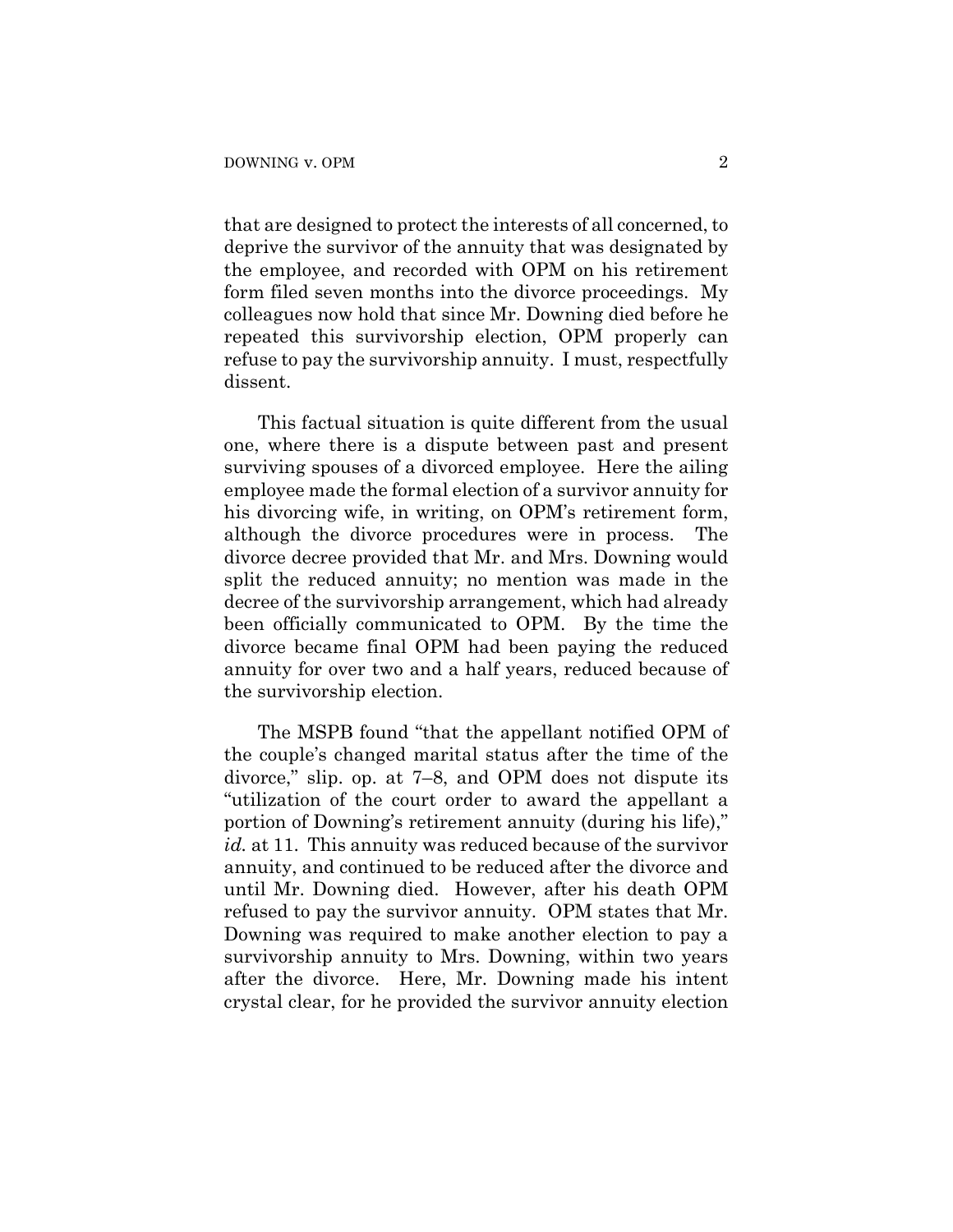while the divorce decree was pending. The rules invoked by OPM are designed to implement the intent of its retiring employee and to protect the interests of all involved, not to provide a mechanism for subverting those interests when upon death any oversight cannot be corrected.

This is not a case of changed circumstances or conflicting claimants. OPM was notified, with the divorce decree, that the reduced annuity should be split between Mr. and Mrs. Downing. OPM complied with this instruction until Mr. Downing died, after paying the reduced annuity for four years with no notification that there was some sort of flaw in the survivorship election. Indeed, since OPM's two-year window after the divorce had not run when Mr. Downing died, there was time to remedy this flaw during the statutory period.

Mr. Downing's death before the two-year window had closed and OPM's continued payment of the reduced annuity after the divorce is precisely the situation that this court has noted "strongly suggests the elements of an estoppel that might be permitted through the crack left in the door by the language in *Office of Personnel Management v. Richmond*, 496 U.S. 414, 423 (1990)." *Brush v. Office of Personnel Mgmt.*, 982 F.2d 1554, 1558 n.11 (Fed. Cir. 1992). Rather than view the lack of a re-election prior to death as fatal to the survivor annuity claim, "[t]he stronger and more plausible inference is that the election he had made, in writing in 1984, and with which he had complied in every respect for five years, in fact became irrevocably restated at the time of his death, which was within the two year period." *Id.* The circumstances of Mr. Downing's election compel the same conclusion. In *Brush*, the court decided the case based on a lack of notice by OPM, and did not rely on this ground.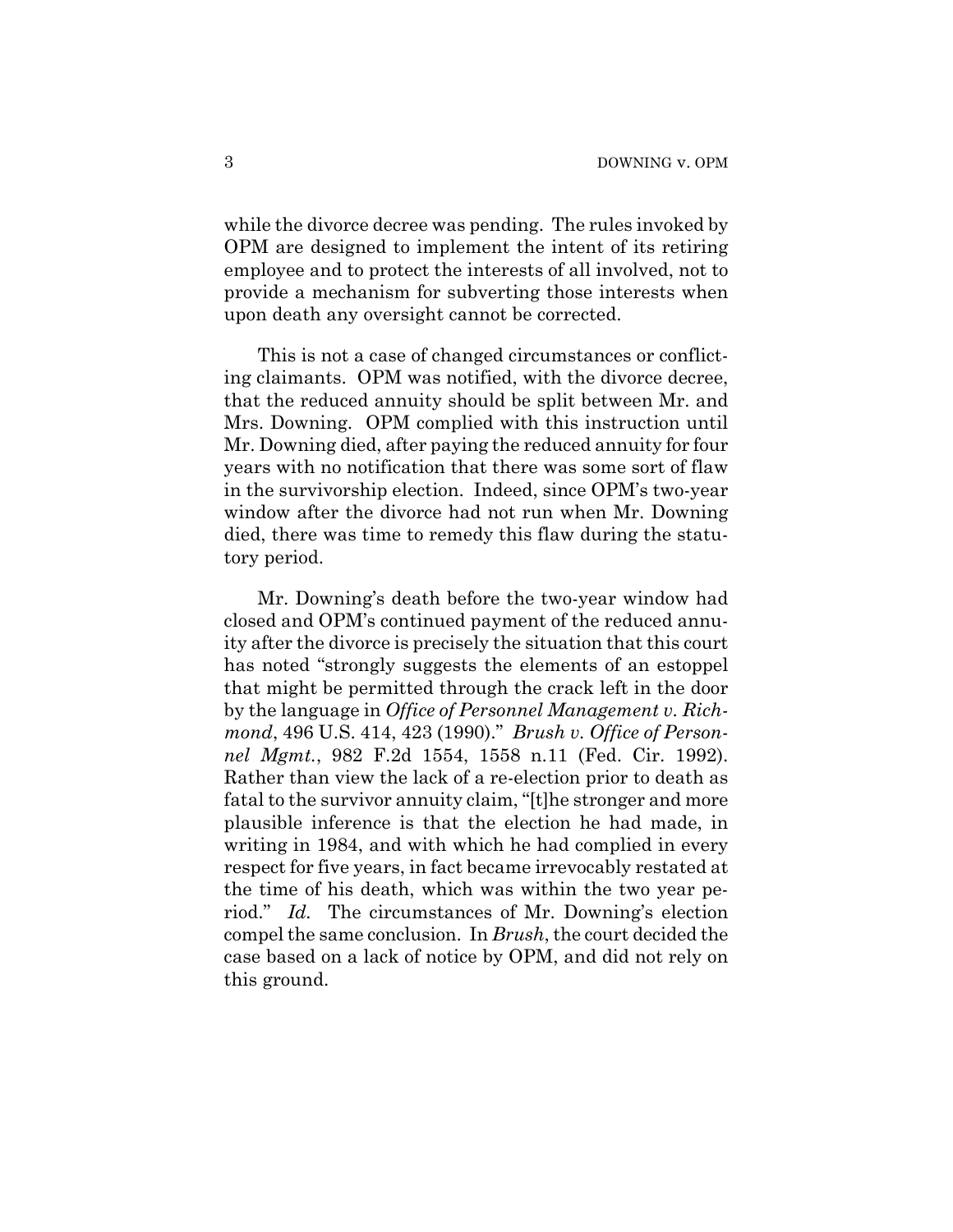$\overline{a}$ 

Similarly in *Simpson v. Office of Personnel Management*, 347 F.3d 1361, 1367 (Fed. Cir. 2003), this court "conclude[d] that all of the notices of record are defective with respect to someone in Mr. Simpson's situation," and that it "need not reach Mrs. Simpson's argument that her exhusband's death within the two-year period after their divorce resulted in an unequivocal restatement of his predivorce election." Though the notices to Mr. Downing were inadequate, for they were buried in fine print and were contravened by OPM's actual payment of the reduced annuity after the divorce, to the extent that precedent establishes that the annual notice sent by OPM in fine print on the back of the cost of living adjustment notification suffices to inform annuitants of critical conditions affecting their annuity elections, it is time to reach the question left open by *Brush* and *Simpson* that is applicable to the unique circumstances of these cases. I would reach that question here and, as in *Brush* and *Simpson*, award Mrs. Downing the annuity in accordance with the clearly expressed and noticed intent of the retiree.<sup>[1](#page-13-0)</sup>

At a minimum, if Mr. Downing erred, so did OPM. Section 8339(j)(5)(A) of 5 U.S.C. provides that "[a]ny reduction in an annuity for the purpose of providing a survivor annuity for the current spouse of a retired employee or Member shall be terminated" after the marriage is dissolved. OPM did not comply with this provision, which could have alerted the Downings to any errors. OPM admits that it continued to pay the reduced annuity after it received a copy of the divorce decree that OPM now states was fatally defective in not reiterating the survivorship election. Nonetheless,

<span id="page-13-0"></span><sup>&</sup>lt;sup>1</sup> It is not clear whether Mr. Downing's personal representative could have renewed the previous election after Mr. Downing's death and within two years of the divorce. If this path had not been made known to the personal representative, a retroactive election may also be available.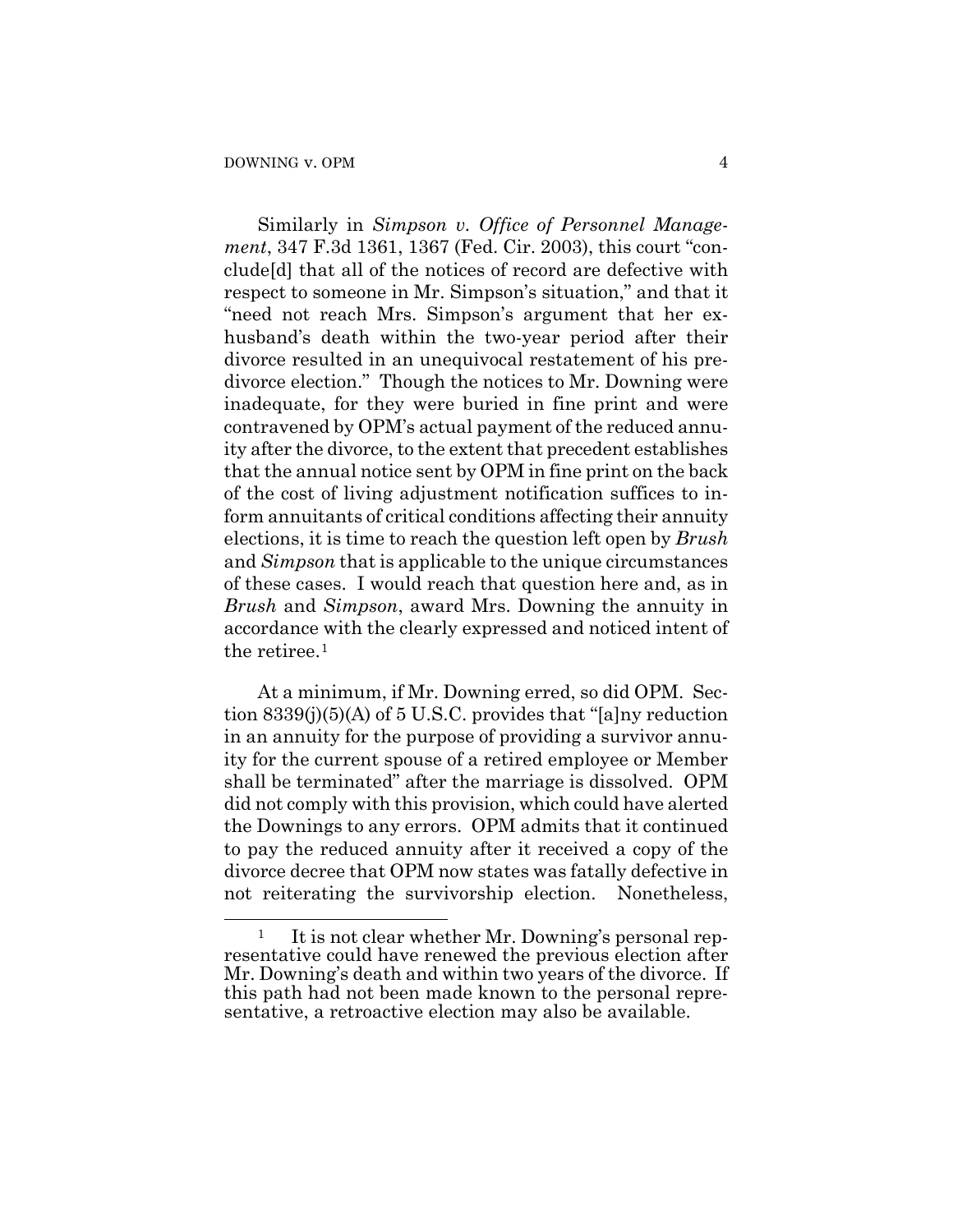when Mr. Downing died, a year and a half after the final divorce decree, OPM refused to pay Mrs. Downing the survivorship annuity. Mr. Downing cannot go back and correct the errors raised by OPM only after his death. This case raises the question of the role of OPM in administering the employment laws fairly and with humanity, in service to those persons who committed their lifetime to federal employment. "The National Government should be a model employer. It should demand the highest quality of service from each of its employees and it should care for all of them properly in return." Pres. Theodore Roosevelt, Seventh Annual Message, Dec. 3, 1907, *available at* http://www.presidency.ucsb.edu/ws/index.php?pid=29548.

My colleagues on this panel stress that OPM annually sends retirees a boiler-plate reminder of matters that may warrant attention. This reminder did not make clear that Mr. Downing was required to make some sort of additional election, for the survivor annuity terms were already in place with OPM, and a reduced annuity was already being paid by OPM. When the employee has chosen to receive a reduced annuity in his lifetime and after his divorce in order to provide for a survivor, OPM's obligation is to assure implementation of the employee's intent.

My colleagues suggest that the retirement form Mr. Downing signed makes clear that he must re-elect the survivor annuity within two years after divorce. *See* Maj. Op. at 2–3, 8. It is far from clear. The statement referred to appears on the sixth page of the ten pages of instructions for Standard Form 2801 and could not reasonably have alerted Mr. Downing to such a critical condition affecting his election, even if these instructions were provided. These instructions are intended to be used to complete the retirement form, not as notice of the need for further action with the final decree or within the ensuing two years.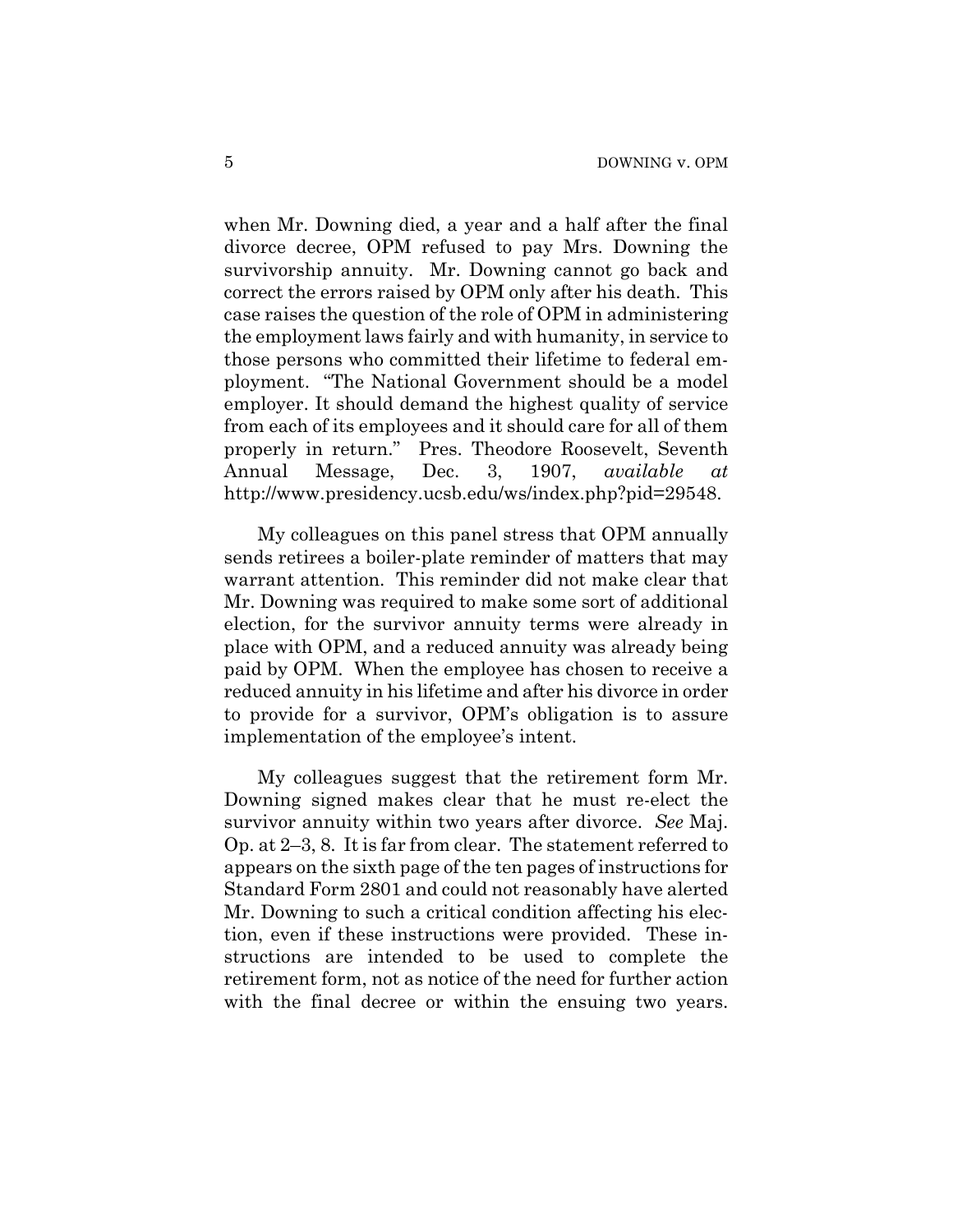Unlike *Braza v. Office of Personnel Management*, 598 F.3d 1315 (Fed. Cir. 2010) (en banc), where the court held that the form "is explicit enough for the act of signing the form to evidence agreement with the terms of the form," *id.* at 1320, the face of the form signed by Mr. Downing does not mention that the election will terminate upon divorce.

OPM acknowledged Mr. Downing's election of a survivor annuity in a personalized "Explanation of Benefits," but did not state in that personalized document that his election would be undone by finality of his pending divorce. This "Explanation of Benefits," dated May 2, 2004, contains a section entitled "Survivor Benefits" that lists Mrs. Downing as the recipient of the survivor annuity elected by Mr. Downing:

## **SURVIVOR BENEFITS**

In the event of your death, your survivors should call our Retirement Information Office at: (1-888) 767-6738. Customers within the local Washington, DC, calling area must call (202) 606-0500.

You elected to provide survivor benefits as follows based upon the full amount of your annuity.

The reduction to provide survivor benefits is made from your basic annual annuity in retirement. There are no separate monthly deductions for providing survivor annuities.

### **Surviving Spouse**

| Name:                                          | Billye D.      |           |
|------------------------------------------------|----------------|-----------|
| <b>Social Security Number:</b>                 | $[xxxx-xxxxx]$ |           |
| Date of Birth:                                 | [xx/xx/xxxx]   |           |
| <b>Current Gross Monthly Survivor Annuity:</b> |                | \$2453.00 |